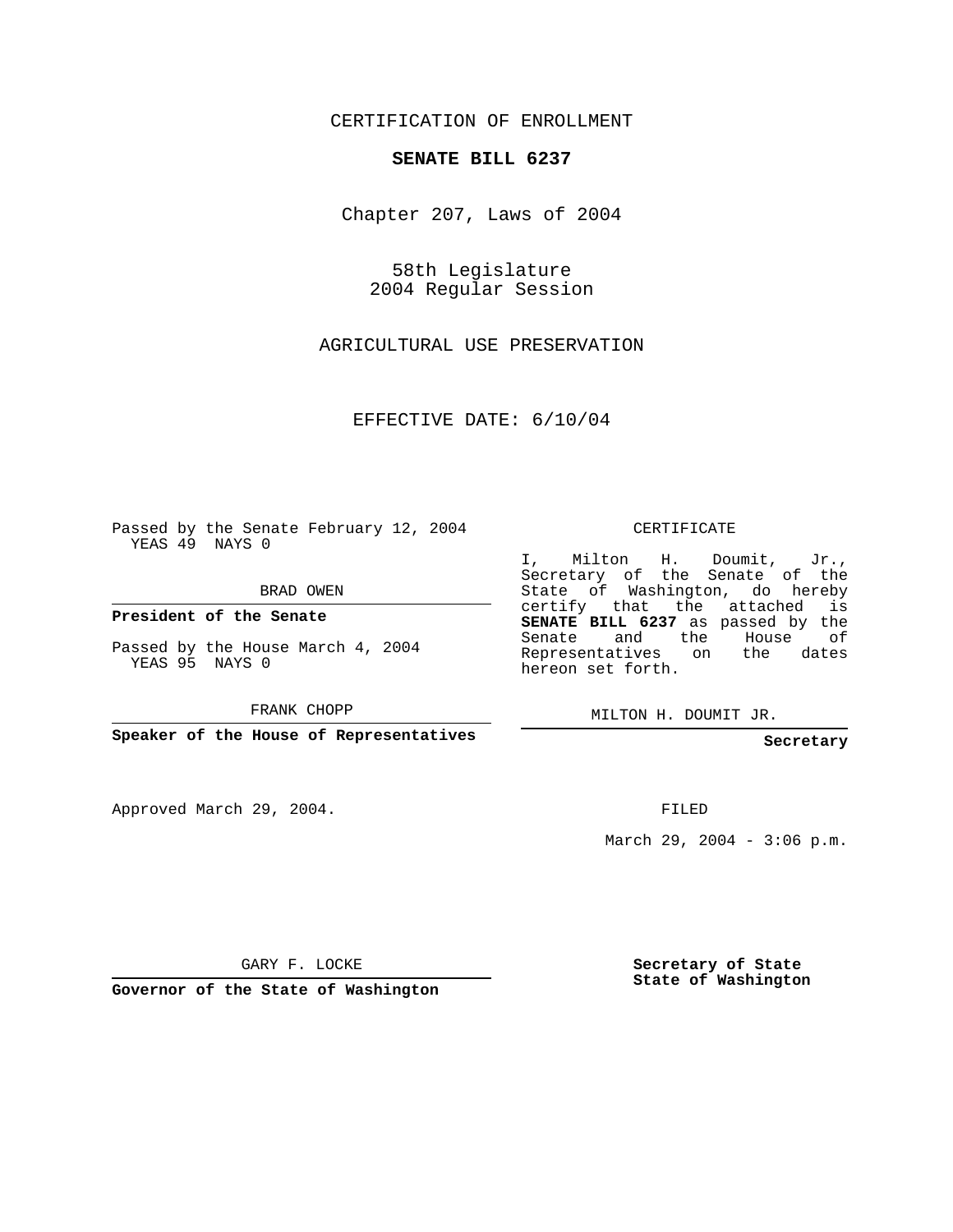## **SENATE BILL 6237** \_\_\_\_\_\_\_\_\_\_\_\_\_\_\_\_\_\_\_\_\_\_\_\_\_\_\_\_\_\_\_\_\_\_\_\_\_\_\_\_\_\_\_\_\_

\_\_\_\_\_\_\_\_\_\_\_\_\_\_\_\_\_\_\_\_\_\_\_\_\_\_\_\_\_\_\_\_\_\_\_\_\_\_\_\_\_\_\_\_\_

Passed Legislature - 2004 Regular Session

**State of Washington 58th Legislature 2004 Regular Session**

**By** Senators Hewitt, Haugen, Mulliken, Rasmussen and Parlette

Read first time 01/15/2004. Referred to Committee on Land Use & Planning.

 AN ACT Relating to providing nonagricultural commercial and retail uses that support and sustain agricultural operations on designated agricultural lands of long-term significance; and amending RCW 36.70A.177.

BE IT ENACTED BY THE LEGISLATURE OF THE STATE OF WASHINGTON:

 **Sec. 1.** RCW 36.70A.177 and 1997 c 429 s 23 are each amended to read as follows:

 (1) A county or a city may use a variety of innovative zoning techniques in areas designated as agricultural lands of long-term commercial significance under RCW 36.70A.170. The innovative zoning techniques should be designed to conserve agricultural lands and encourage the agricultural economy. A county or city should encourage nonagricultural uses to be limited to lands with poor soils or otherwise not suitable for agricultural purposes.

 (2) Innovative zoning techniques a county or city may consider include, but are not limited to:

 (a) Agricultural zoning, which limits the density of development 18 and restricts or prohibits nonfarm uses of agricultural land and may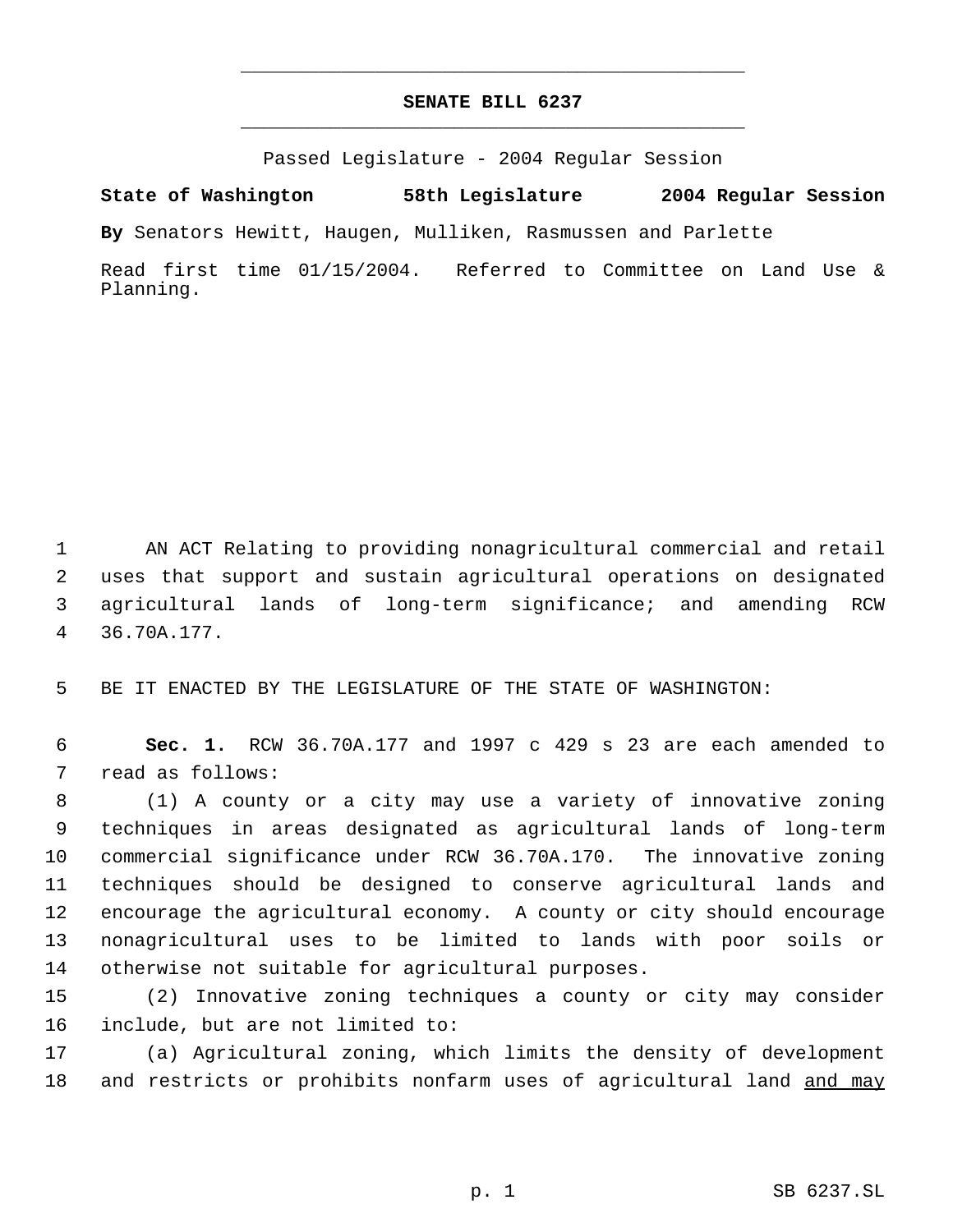1 allow accessory uses that support, promote, or sustain agricultural operations and production, as provided in subsection (3) of this section;

 (b) Cluster zoning, which allows new development on one portion of the land, leaving the remainder in agricultural or open space uses;

 (c) Large lot zoning, which establishes as a minimum lot size the amount of land necessary to achieve a successful farming practice;

 (d) Quarter/quarter zoning, which permits one residential dwelling on a one-acre minimum lot for each one-sixteenth of a section of land; and

 (e) Sliding scale zoning, which allows the number of lots for single-family residential purposes with a minimum lot size of one acre to increase inversely as the size of the total acreage increases.

 (3)(a) Accessory uses allowed under subsection (2)(a) of this section shall comply with the following:

16 (i) Accessory uses shall be located, designed, and operated so as 17 not to interfere with natural resource land uses and shall be accessory 18 to the growing of crops or raising of animals;

 (ii) Accessory commercial or retail uses shall predominately produce, store, or sell regionally produced agricultural products from one or more producers, products derived from regional agricultural production, agriculturally related experiences, or products produced on-site. Accessory commercial and retail uses shall offer for sale predominantly products or services produced on-site; and

 (iii) Accessory uses may operate out of existing or new buildings with parking and other supportive uses consistent with the size and scale of existing agricultural buildings on the site but shall not otherwise convert agricultural land to nonagricultural uses.

 (b) Accessory uses may include compatible commercial or retail uses including, but not limited to:

## (i) Storage and refrigeration of regional agricultural products;

 (ii) Production, sales, and marketing of value-added agricultural products derived from regional sources;

 (iii) Supplemental sources of on-farm income that support and sustain on-farm agricultural operations and production;

 (iv) Support services that facilitate the production, marketing, and distribution of agricultural products; and